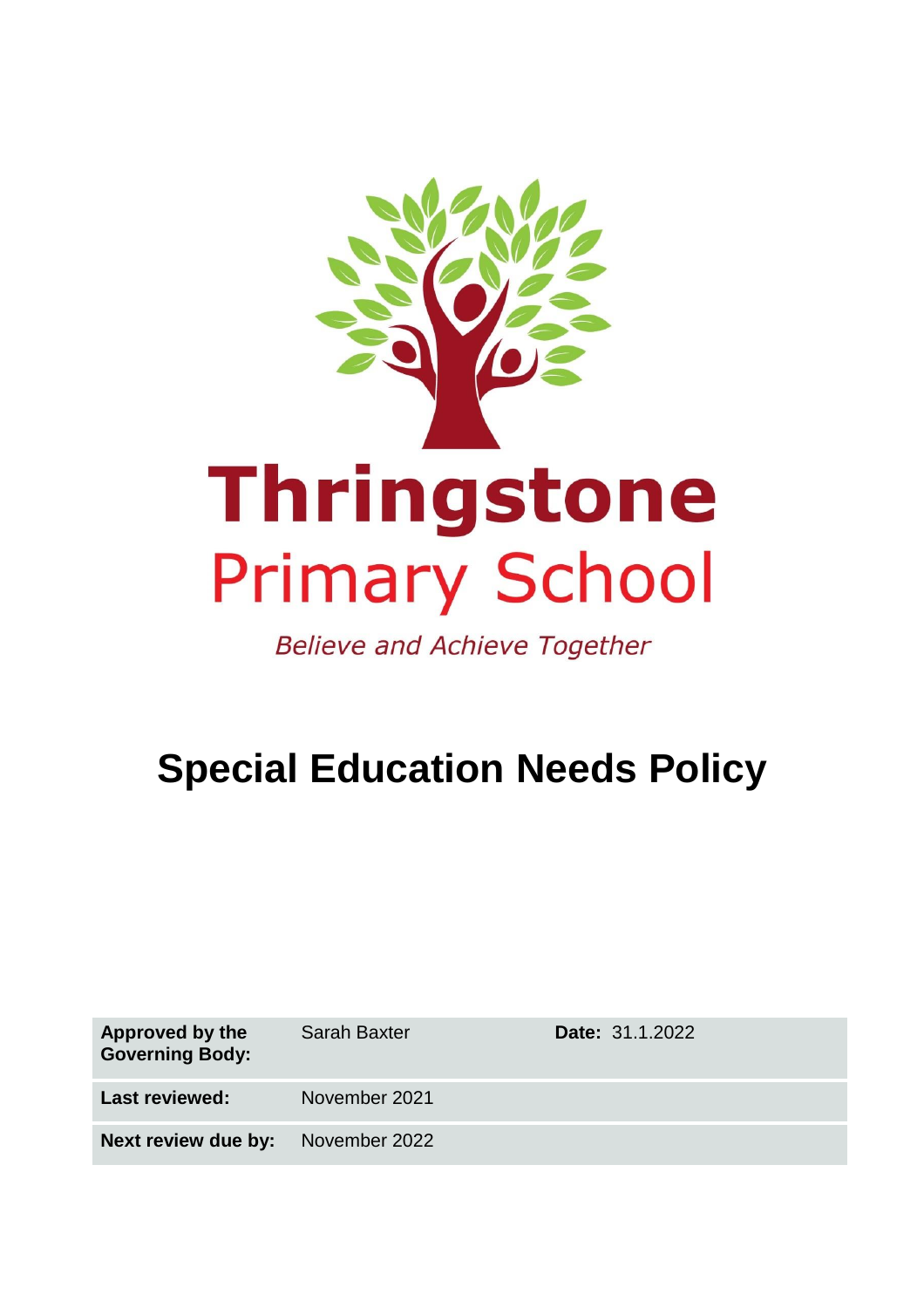# **Contents**

# <span id="page-1-0"></span>**1. Aims**

Our SEN policy and information report aims to:

- Set out how our school will support and make provision for pupils with special educational needs (SEN)
- Explain the roles and responsibilities of everyone involved in providing for pupils with SEN

We endeavour to make every effort to achieve maximum inclusion of all pupils whilst meeting pupils' individual needs. We not only wish to support our children with Special Educational Needs but also raise the aspirations and expectations of all pupils with SEN.

The aims of the SEN policy and practice in this school are:

- To reach high levels of achievement for all
- To be an inclusive school
- To meet individual needs through a wide range of provision
- To attain high levels of satisfaction and participation from pupils, parent and carers
- To share a common vision and understanding with all stakeholders
- To give transparent resourcing to SEN
- To provide curriculum access for all
- To work towards inclusion in partnership with other agencies and schools
- To achieve a level of staff expertise to meet pupil need

## <span id="page-1-1"></span>**2. Legislation and guidance**

This policy and information report is based on the statutory [Special Educational Needs and](https://www.gov.uk/government/uploads/system/uploads/attachment_data/file/398815/SEND_Code_of_Practice_January_2015.pdf)  [Disability \(SEND\) Code of Practice](https://www.gov.uk/government/uploads/system/uploads/attachment_data/file/398815/SEND_Code_of_Practice_January_2015.pdf) and the following legislation:

- [Part 3 of the Children and Families Act 2014,](http://www.legislation.gov.uk/ukpga/2014/6/part/3) which sets out schools' responsibilities for pupils with SEN and disabilities
- [The Special Educational Needs and Disability Regulations 2014,](http://www.legislation.gov.uk/uksi/2014/1530/contents/made) which set out schools' responsibilities for education, health and care (EHC) plans, SEN coordinators (SENCOs) and the SEN information report

This policy also complies with our funding agreement and articles of association.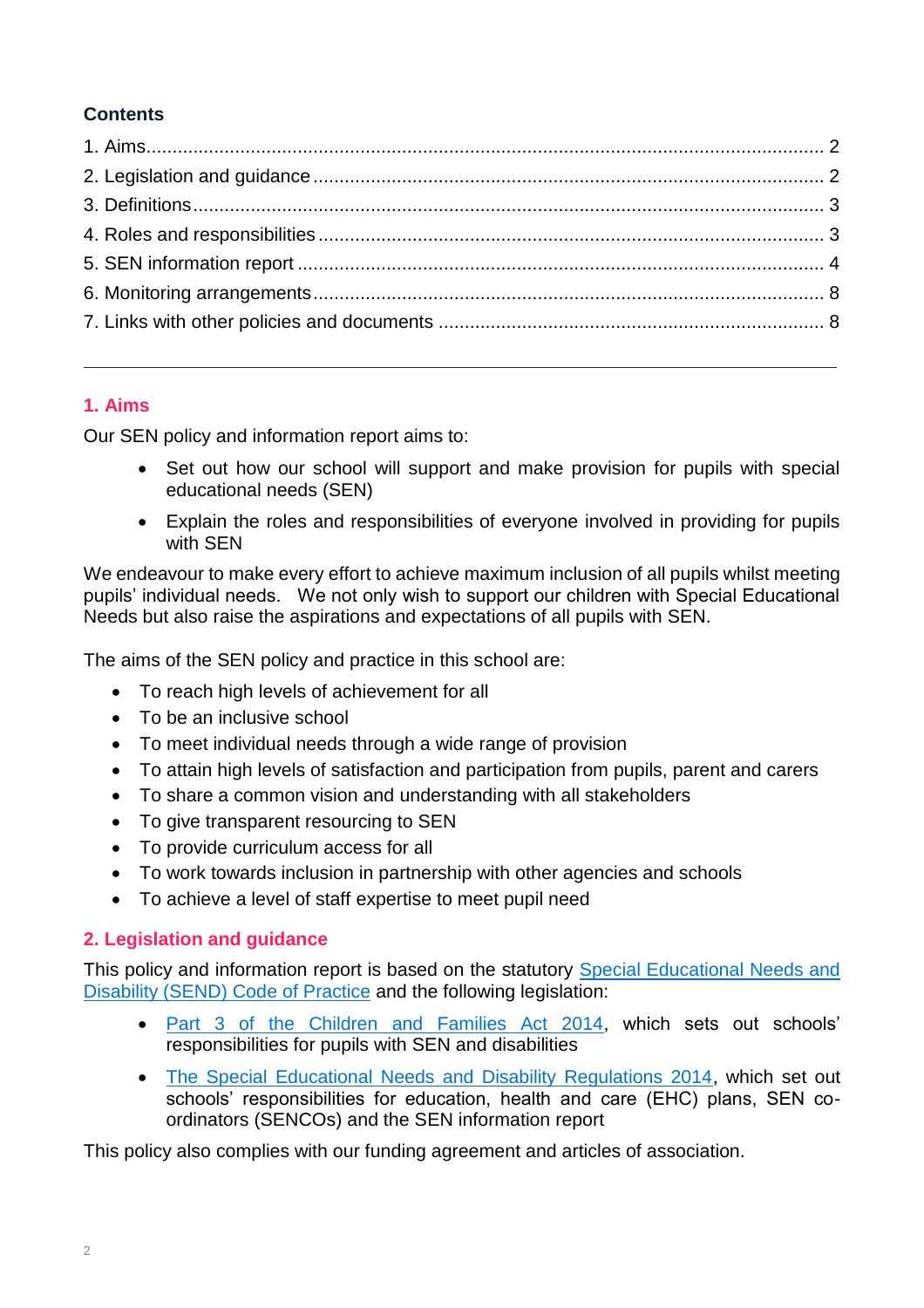## <span id="page-2-0"></span>**3. Definitions**

A pupil has SEN if they have a learning difficulty or disability which calls for special educational provision to be made for them.

They have a learning difficulty or disability if they have:

- A significantly greater difficulty in learning than the majority of the others of the same age, or
- A disability which prevents or hinders them from making use of facilities of a kind generally provided for others of the same age in mainstream schools

Special educational provision is educational or training provision that is additional to, or different from, that made generally for other children or young people of the same age by mainstream schools.

#### <span id="page-2-1"></span>**4. Roles and responsibilities**

## **4.1 The SENCO**

The SENCO is Mrs Sarah Augustin who can be contacted at the school on 01530 222489. Mrs Augustin has the qualification of National Award for Special Educational Needs Coordinator.

They will:

- Work with the headteacher and SEN governors to determine the strategic development of the SEN policy and provision in the school
- Have day-to-day responsibility for the operation of this SEN policy and the coordination of specific provision made to support individual pupils with SEN, including those who have EHC plans
- Provide professional guidance to colleagues and work with staff, parents, and other agencies to ensure that pupils with SEN receive appropriate support and highquality teaching
- Advise on the graduated approach to providing SEN support
- Advise on the deployment of the school's delegated budget and other resources to meet pupils' needs effectively
- Be the point of contact for external agencies, especially the local authority and its support services
- Liaise with potential next providers of education to ensure that the school meets its responsibilities under the Equality Act 2010 with regard to reasonable adjustments and access arrangements
- Ensure the school keeps the records of all pupils with SEN up to date

## **4.2 The SEN governor**

The SEN governors are Mrs Linda Gallacher and Mrs Sarah Spencer.

They will:

• Help to raise awareness of SEN issues at governing board meetings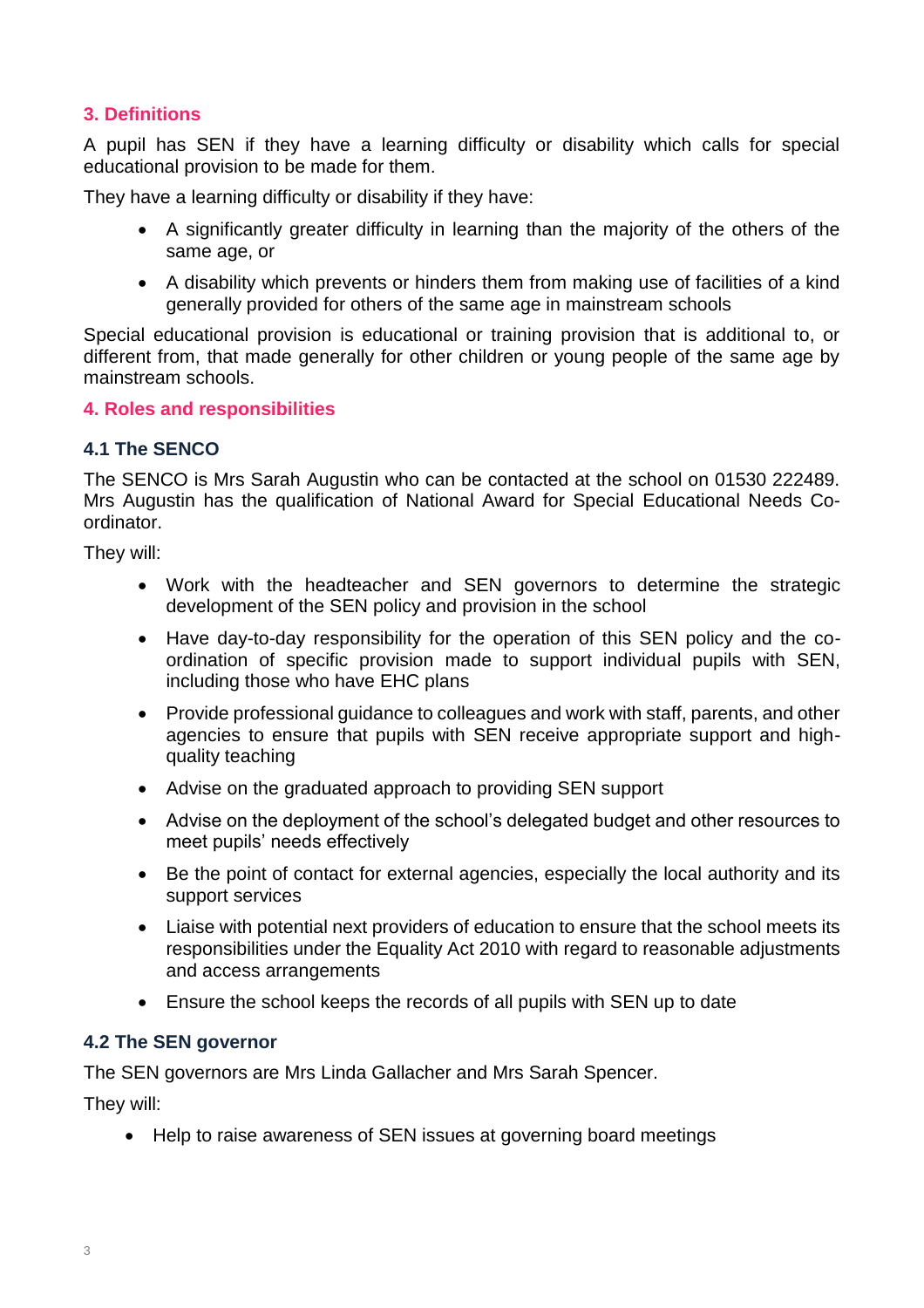- Monitor the quality and effectiveness of SEN and disability provision within the school and update the governing board on this
- Work with the headteacher and SENCO to determine the strategic development of the SEN policy and provision in the school

## **4.3 The headteacher**

The headteacher will:

- Work with the SENCO and SEN governor to determine the strategic development of the SEN policy and provision within the school
- Have overall responsibility for the provision and progress of learners with SEN and/or a disability

#### **4.4 Class teachers**

Each class teacher is responsible for:

- The progress and development of every pupil in their class
- Working closely with any teaching assistants or specialist staff to plan and assess the impact of support and interventions and how they can be linked to classroom teaching
- Working with the SENCO to review each pupil's progress and development and decide on any changes to provision
- Ensuring they follow this SEN policy

### <span id="page-3-0"></span>**5. SEN information report**

#### **5.1 The kinds of SEN that are provided for**

Our school currently provides additional and/or different provision for a range of needs, including:

- Communication and interaction, for example, autistic spectrum disorder, Asperger's Syndrome, speech and language difficulties
- Cognition and learning, for example, dyslexia, dyspraxia
- Social, emotional and mental health difficulties, for example, attention deficit hyperactivity disorder (ADHD)
- Sensory and/or physical needs, for example, visual impairments, hearing impairments, processing difficulties, epilepsy
- Moderate and multiple learning difficulties

#### **5.2 Identifying pupils with SEN and assessing their needs**

We will assess each pupil's current skills and levels of attainment on entry, which will build on previous settings and Key Stages, where appropriate. Class teachers will make regular assessments of progress for all pupils and identify those whose progress:

- Is significantly slower than that of their peers starting from the same baseline
- Fails to match or better the child's previous rate of progress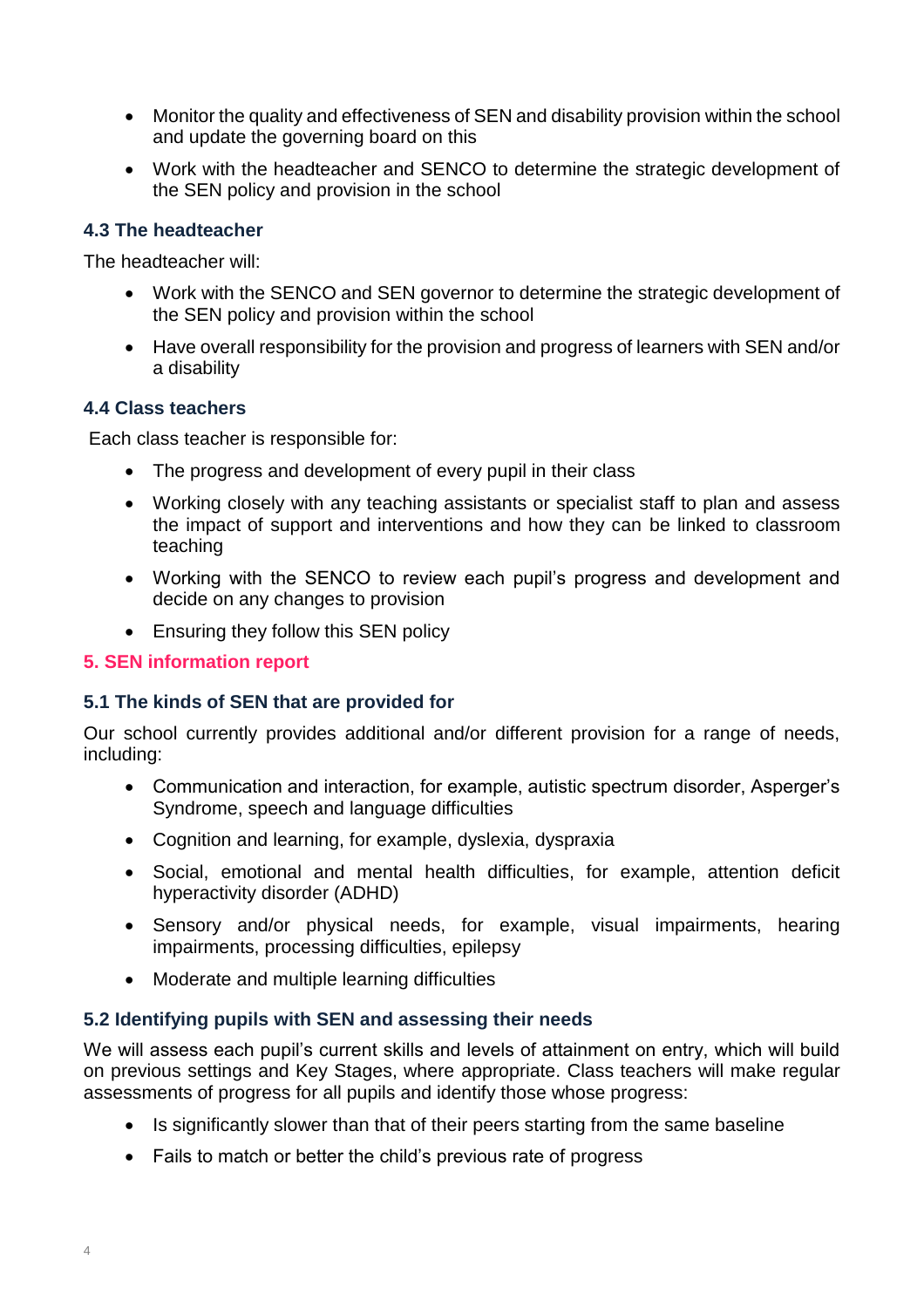- Fails to close the attainment gap between the child and their peers
- Widens the attainment gap

This may include progress in areas other than attainment, for example, social needs.

Slow progress and low attainment will not automatically mean a pupil is recorded as having SEN.

When deciding whether special educational provision is required, we will start with the desired outcomes, including the expected progress and attainment, and the views and the wishes of the pupil and their parents. We will use this to determine the support that is needed and whether we can provide it by adapting our core offer, or whether something different or additional is needed.

# **5.3 Consulting and involving pupils and parents**

We will have an early discussion with the pupil and their parents when identifying whether they need special educational provision. These conversations will make sure that:

- Everyone develops a good understanding of the pupil's areas of strength and difficulty
- We take into account the parents' concerns
- Everyone understands the agreed outcomes sought for the child
- Everyone is clear on what the next steps are

Notes of these early discussions will be added to the pupil's record and given to their parents.

We will formally notify parents when it is decided that a pupil will receive SEN support.

# **5.4 Assessing and reviewing pupils' progress towards outcomes**

We will follow the graduated approach and the four-part cycle of **assess, plan, do, review**.

The class teacher will work with the SENCO to carry out a clear analysis of the pupil's needs. This will draw on:

- The teacher's assessment and experience of the pupil
- Their previous progress and attainment or behaviour
- Other teachers' assessments, where relevant
- The individual's development in comparison to their peers and national data
- The views and experience of parents
- The pupil's own views
- Advice from external support services, if relevant

The assessment will be reviewed regularly.

All teachers and support staff who work with the pupil will be made aware of their needs, the outcomes sought, the support provided, and any teaching strategies or approaches that are required. We will regularly review the effectiveness of the support and interventions and their impact on the pupil's progress.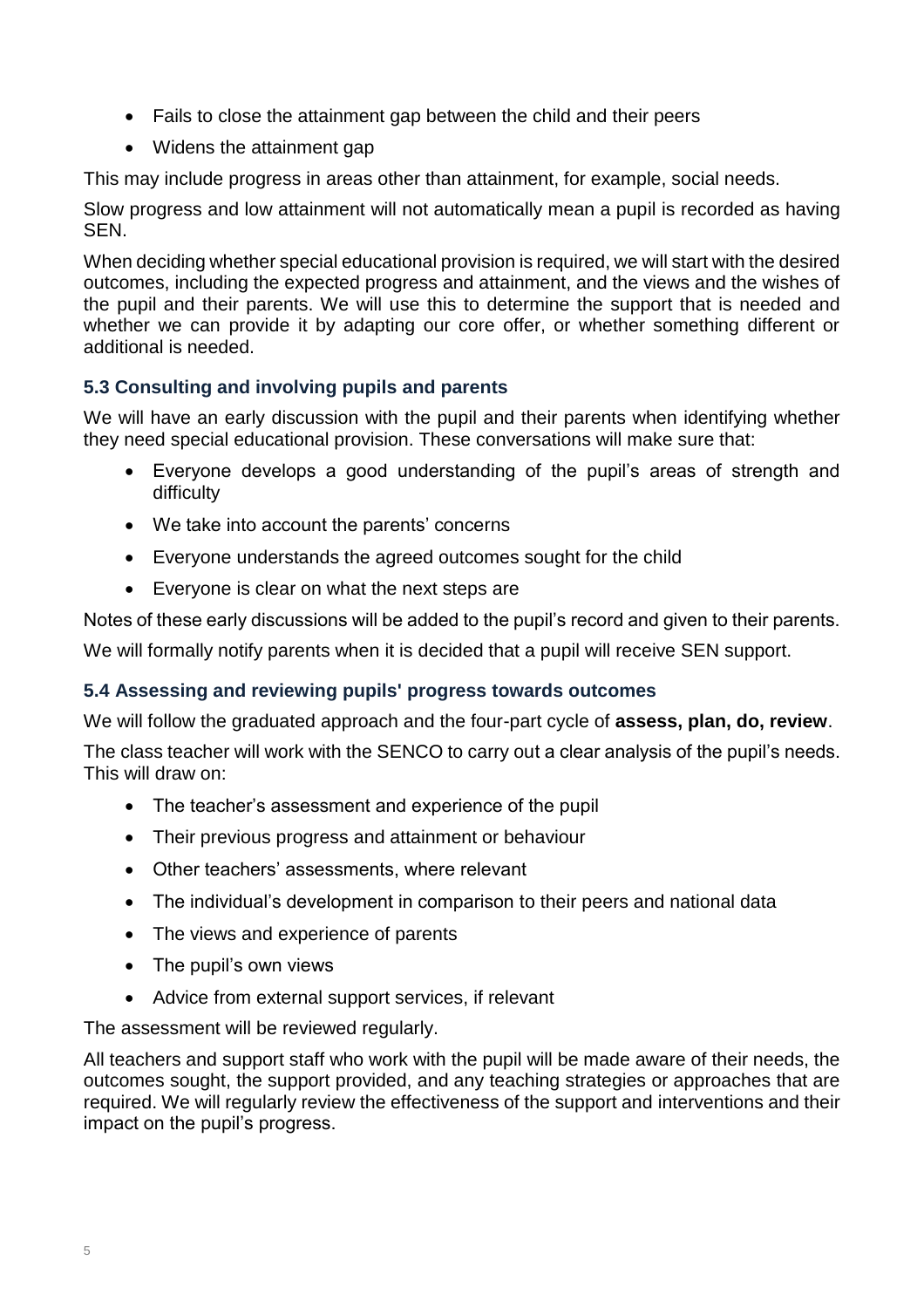## **5.5 Supporting pupils moving between phases and preparing for adulthood**

We will share information with the school, or other setting the pupil is moving to. We will agree with parents and pupils which information will be shared as part of this.

We support and prepare pupils for transition by ensuring information is shared in a timely manner and that all pupils have access to at least one induction session at their new school.

## **5.6 Our approach to teaching pupils with SEN**

Teachers are responsible and accountable for the progress and development of all the pupils in their class.

High-quality teaching is our first step in responding to pupils who have SEN. This will be differentiated for individual pupils.

We will also provide the following interventions (please note this is not an exhaustive list):

- Specific intervention programmes for developing reading and spelling (Nessy)
- Specific Phonics intervention
- Specific language and communication development programme (Talk Boost, NELI)
- Fine motor skills development (Disco Dough)
- Speech & Language plans provided by the S&L Therapist
- See and Learn Language and Reading
- RLI Intervention for children with Down Syndrome
- Makaton

#### **5.7 Adaptations to the curriculum and learning environment**

We make the following adaptations to ensure all pupils' needs are met:

- Differentiating our curriculum to ensure all pupils are able to access it, for example, by grouping, 1:1 work, teaching style, content of the lesson, etc.
- Adapting our resources and staffing
- Using recommended aids, such as laptops, coloured overlays, visual timetables, larger font, etc.
- Differentiating our teaching, for example, giving longer processing times, preteaching of key vocabulary, reading instructions aloud, etc.

Our accessibility plan can be found on our school website or by clicking [here.](https://www.thringstone.leics.sch.uk/assets/img/1225418.pdf)

#### **5.8 Additional support for learning**

We have a number of learning support assistants who are trained to deliver interventions.

Learning support assistants will support pupils on a 1:1 basis when appropriate and necessary and in line with any SEN support or EHC plans.

Teaching assistants will support pupils in small groups when appropriate and necessary and in line with any SEN support or EHC plans.

We work with the following agencies to provide support for pupils with SEN: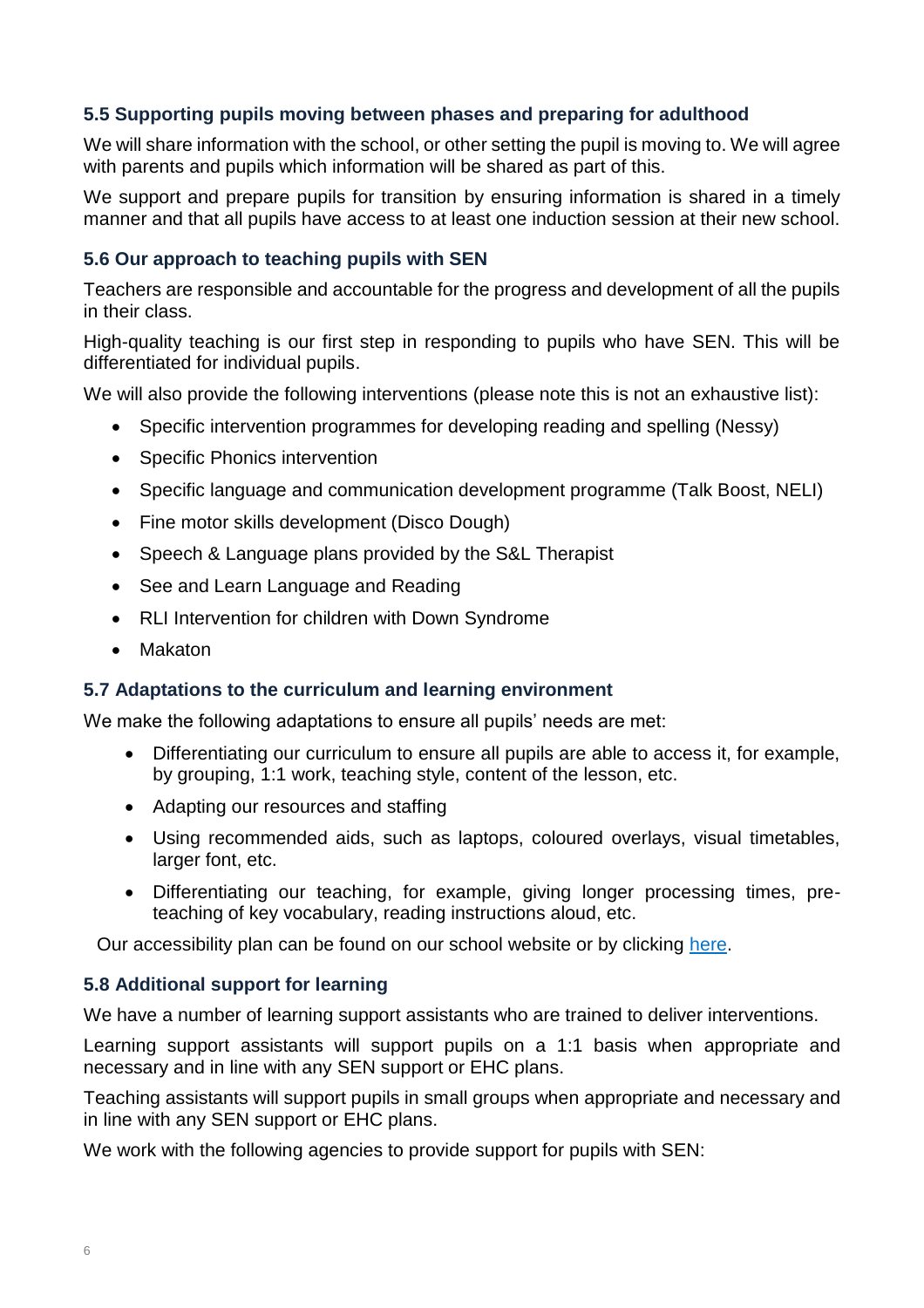- Autism Outreach
- Educational Psychologists
- Inclusion Team located at Leicestershire County Council
- Speech & Language Service
- Hearing Service
- Forest Way School
- Maplewell Hall School
- ADHD Solutions
- Owls Nurture Provision

## **5.9 Expertise and training of staff**

Our SENCO has experience in this role and has the qualification of National Award for Special Educational Needs Co-ordinator.

They are allocated time each week to manage SEN provision.

We have a team of learning supports assistants, who support and deliver SEN provision.

Staff are trained in ASD, Dyslexia, Attachment Disorder, Speech & Language and Makaton. We also use specialist staff/external agencies for Autism, ADHD, speech and language and hearing impairment. We seek other agencies as necessary for additional advice and support.

## **5.10 Evaluating the effectiveness of SEN provision**

We evaluate the effectiveness of provision for pupils with SEN by:

- Reviewing pupils' individual progress towards their goals each term
- Regularly reviewing the impact of interventions
- Using pupil questionnaires
- Monitoring by the SENCO
- Using provision maps to measure progress
- Holding annual reviews for pupils with EHC plans

## **5.11 Enabling pupils with SEN to engage in activities available to those in the school who do not have SEN**

All of our extra-curricular activities and school visits are available to all our pupils, including our before-and after-school clubs.

All pupils are encouraged to go on our various residential trip(s) in KS2

All pupils are encouraged to take part in sports day/school plays/special workshops.

No pupil is ever excluded from taking part in these activities because of their SEN or disability.

## **5.12 Support for improving emotional and social development**

We provide support for pupils to improve their emotional and social development in the following ways: